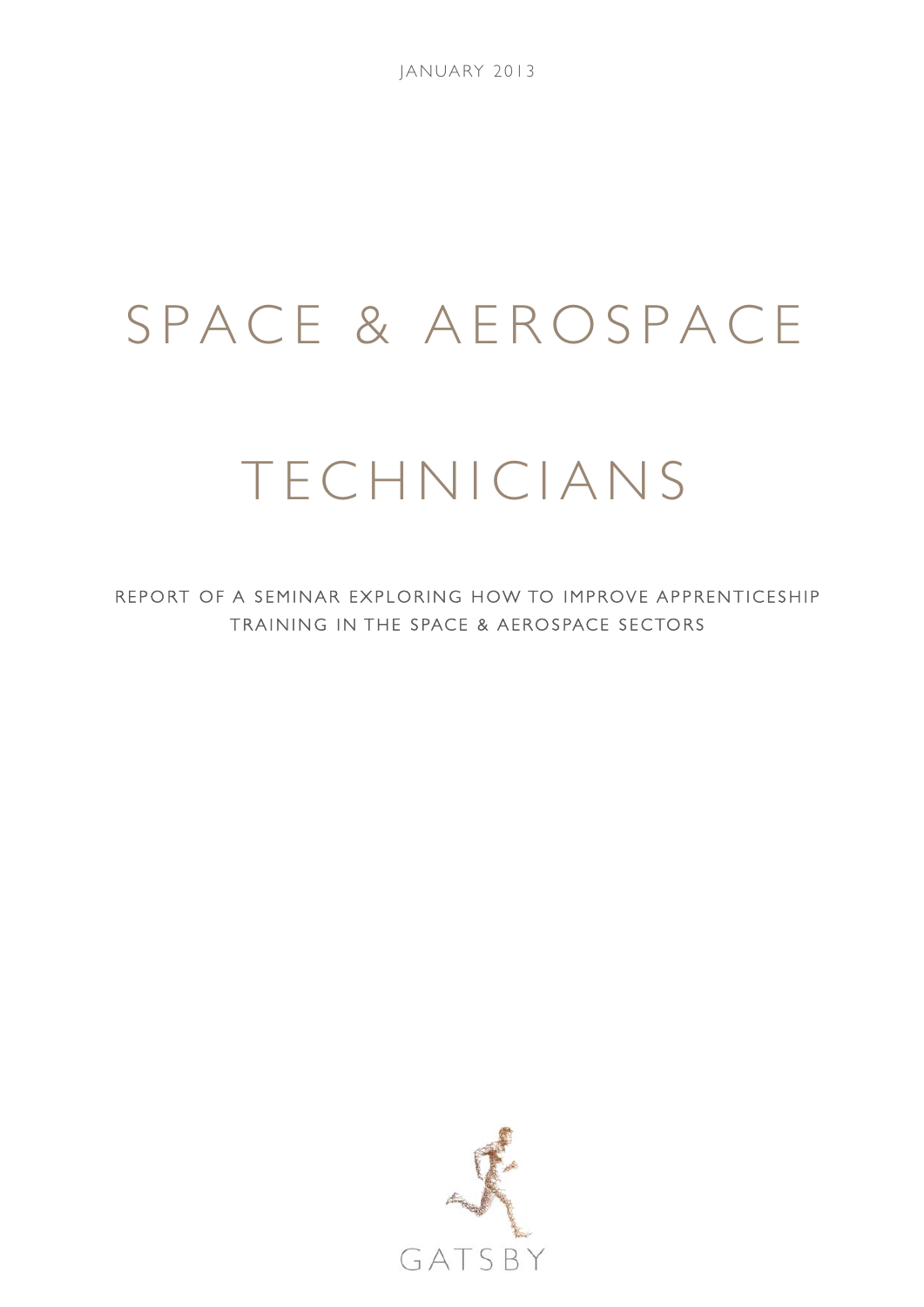#### **INTRODUCTION**

Gatsby is a Trust set up in 1967 by David Sainsbury (now Lord Sainsbury of Turville) to realise his charitable objectives. We focus our support on the following areas:

- − Plant science research
- − Neuroscience research
- Science and engineering education
- Economic development in Africa
- Public policy research and advice
- − The Arts

One of Gatsby's primary aims in education is to increase the proportion of young people with skills in science, technology, engineering and mathematics (STEM), especially at technician level (Level 3+). We recognise the critical importance of apprenticeships and career guidance in helping to achieve this goal.

This paper summarises the discussions from a seminar held by the Gatsby Charitable Foundation on 30 November 2012 to explore how the supply and quality of apprenticeship training in the space and aerospace sectors could be improved. The seminar was convened in response to the publication of two research reports<sup>1</sup> by Dr Paul Lewis, King's College London, which sought to characterise the duties, skills and training of technicians in the space and aerospace sectors.

## **BACKGROUND**

According to the Technician Council, technicians are 'highly productive people who apply proven techniques and procedures to the solution of practical problems'. The Technician Council analysis of UKCES data suggests that by 2020 the UK will need to have trained 450,000 technicians to meet economic demand. The UK Government has also expressed serious concerns about technical skills shortages in UK industry and the increasing age profile of the technician workforce. According to Business Secretary, Vince Cable:

"If we are to deliver the skills needed to return the economy to sustainable growth we must tackle the shortage of technicians in this country."2

# **WHAT ARE THE KEY CHALLENGES?**

# The provision of specialist training that meets employers' specific needs

FE colleges were seen as all too often being unable or unwilling to offer the right kind of training, this applied to both practical skills and theoretical knowledge. Trainers often lacked recent industrial experience and had insufficient access to subject specific professional development. Problems with staying up to date with current industry practice were exacerbated by poor availability of industry standard equipment. The quality of support provided by FE colleges for the space and aerospace sectors, did not match that provided by those companies that still have their own inhouse training facilities/schools - notably in relation to practical training in workshops and in the development of hand-skills.

#### Administrative obstacles

The level of bureaucracy in administering apprenticeships and the split in funding through various agencies were seen as obstacles to effective training. For smaller employers the only way to navigate this complexity was to work

1

<sup>&</sup>lt;sup>1</sup> Annex 1

<sup>&</sup>lt;sup>2</sup> Secretary of State for Business, Innovation & Skills at the award of the first Registered Science Technician certificates, 29th May 2012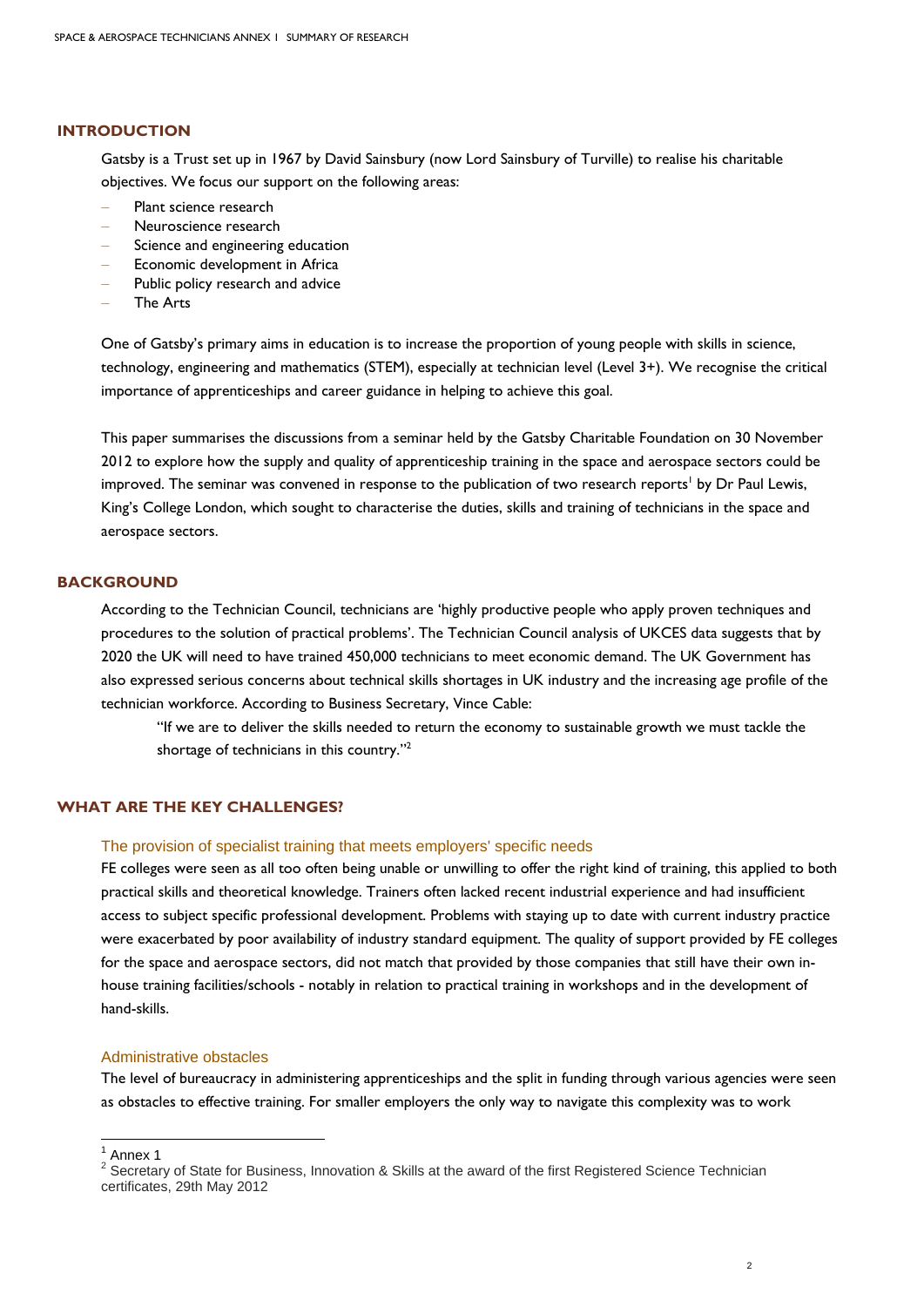through an intermediary but, critically, this approach broke the vital link between employer need and the training provided. Employers identified how poor administrative practice resulted in inadequate support by course assessors, and instances of apprentices being placed on the wrong courses.

#### Economies of scale

It is easier to deliver apprenticeships to a larger number of trainees developing similar skills, than to a smaller more diverse cohort. In sectors such as space manufacturing, where scale is smaller and specialisation often greater, individual employers are not well placed to develop apprenticeships to meet training needs.

#### Where trainees lived and where training took place

The distance that apprentices have to travel in order to access high quality training is sometimes an issue. There is a need for clearer evidence to establish whether this is the case, and, if it is, to identify what can be done to make it less onerous for young people to travel for training.

#### Maintaining training provision to meet changing demand

Once the local short-term need for specific skills in a particular sector has been met, there is a risk that demand for apprenticeships will dry up and training courses will no longer be offered. Mechanisms need to be devised that make it financially viable for training providers and employers to run a smaller number of apprenticeships in a particular locality. This will help to meet the longer-term national strategic need for the continued supply of technicians.

#### Attitudes to apprenticeships in schools and the discriminatory nature of funding

It is within schools that young people first consider career options, yet they seldom have access to high quality information, advice and guidance about technical training, whilst teachers and parents tend to view apprenticeships as suitable only for less academically able students. Despite being seen as a major source of prospective level 4 technicians, A-level students were felt to be disadvantaged, in terms of access to apprenticeships, by a funding system that discriminated against those over the age of 19.

# **HOW MIGHT THESE CHALLENGES BE ADDRESSED?**

The development of a successful and sustained training strategy that meets the UK's demand for skilled technicians must address the incentives for key players. The current system of funding does not adequately support the provision of quality technical training and education in FE colleges, since it is more economical for colleges to run non-technical courses than to offer training that requires a high level of technical expertise, up-to-date skills and equipment. The Government should consider how features of FE funding may be undermining the UK's future growth, and explore alternative funding models that recognise the pivotal role that skilled technicians will play in the UK's future prosperity. Greater financial transparency would help employers comprehend how funding is being used by training providers and would present opportunities to reduce red-tape and increase efficiency.

Creative collaborative approaches to training provision, both within and across sectors, will help industry obtain a better return for its training investment, especially amongst SMEs, where costs of training provision per trainee are often markedly higher. Government and industry should consider how individual employers might be encouraged to collaborate in providing the critical mass of apprenticeship places that would make the process more cost effective. Larger companies can play a role in increasing the number of apprenticeship places by training more apprentices than they themselves require to meet their own anticipated business needs, with the extra apprentices being employed by other firms in their sector and/or supply chain (often, though not always, SMEs).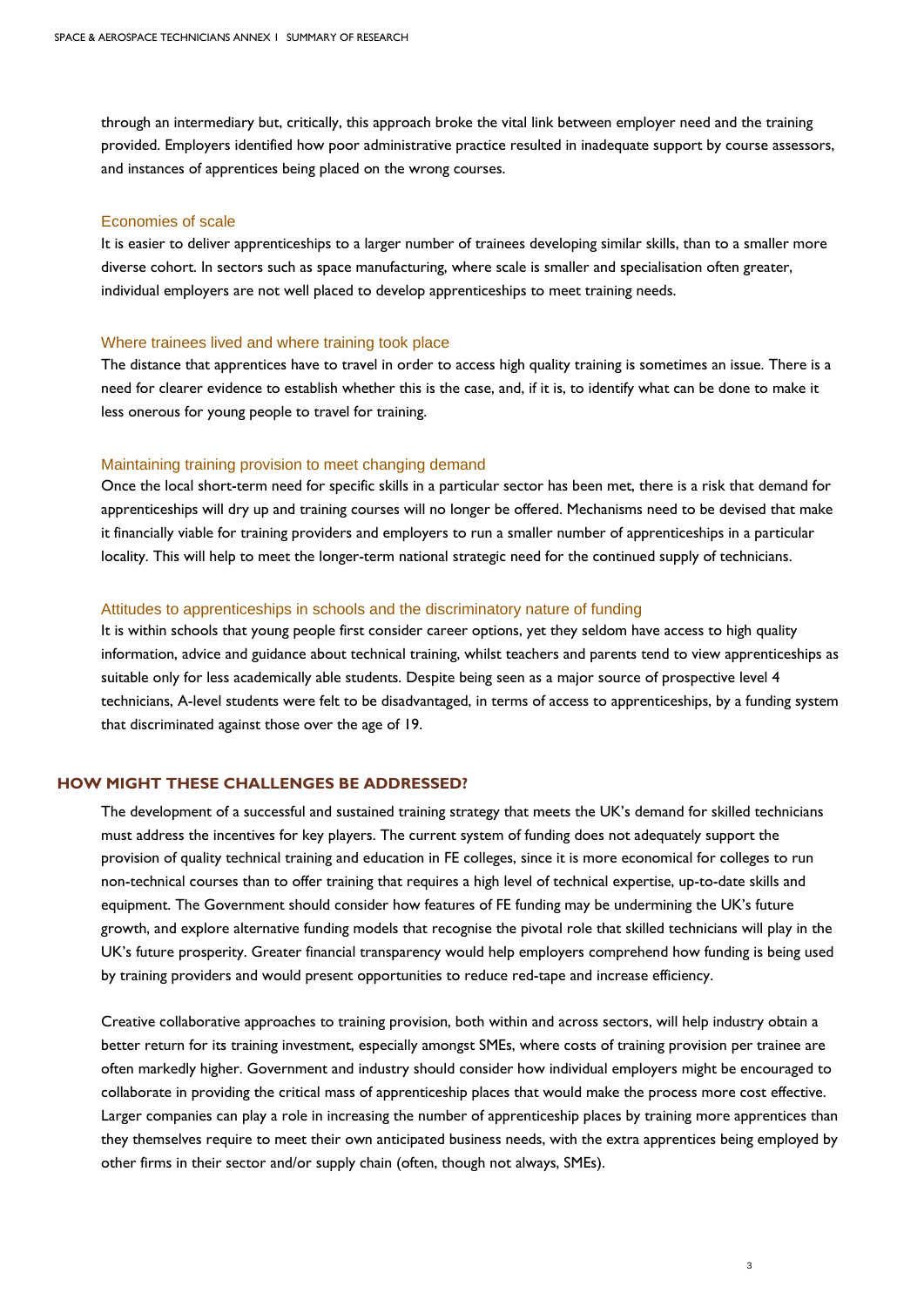The creation of a more clearly defined technician career pathway for apprentices would make apprenticeships more attractive. As well as signposting this pathway, professional registration could play a role by improving the mobility of technicians and thus freeing up places for new apprentices.

Group Training Associations (GTAs) offer a useful model of how employers can work together. GTAs are not-forprofit social enterprises that draw their membership from employers and provide training and other business support to meet the needs of these employers. As a result the training provided by GTAs is employer driven. Some 30 GTAs currently exist, comprising 25,000 SME members, and offer training at level 3 and above to 8,000 apprentices. According to Neil Bates of the Prospects Learning Foundation, the aims of the GTAs include reducing the UK's reliance on contractors and overseas workers, helping to restore wide-scale company training (including apprenticeships) and addressing what he described as a skills system with graduates who were overqualified and under-skilled.

# **WHAT APPROACHES COULD BE TAKEN?**

 $\overline{a}$ 

- 1 Government and industry should act to sharpen the incentives for FE colleges to offer the training that is required by employers.
- 2 More higher apprenticeships should be offered that are tailored to the requirements of industry in highly skilled and high growth sectors, such as space.
- 3 Government should act to ensure that resources are not spread too thinly, and encourage more specialised provision amongst training providers, following extensive consultation with employers.
- 4 Industry could provide FE college lecturers with opportunities for training secondments and provide FE colleges with old, but still current equipment for training.
- 5 Industry should play a greater role in supporting schools' careers education. Enhanced involvement by employers could improve quality, while helping young people to have greater awareness of the broad range of career pathways – including technical and vocational routes, and help to smooth the transition from education to employment.
- 6 Greater mobility in the system may be brought about through adoption of registered technician schemes. Active support for registration by professional bodies would create clear technical training paths and better work-based routes into the professions. As an example, EngTech professional registration for engineering technicians is seen as a signal of professional competence, a mechanism for raising professional status and for establishing a broader professional community, all of which are thought to increase employment opportunities.
- 7 Mechanisms that may help overcome challenges presented by the geographical location of training by employers and training providers include:
	- providing two levels of training, with generic skills developed locally and more specialist training being provided through short national specialist courses
	- − offering apprentices a maintenance loan if they have to train away from home and supporting colleges to provide accommodation for apprentices
	- supporting training providers to develop e-learning, with a particular emphasis on the use of haptic devices<sup>3</sup>

 $^3$  Tactile feedback technology that offers a virtual experience with a simulated but realistic sense of touch and feel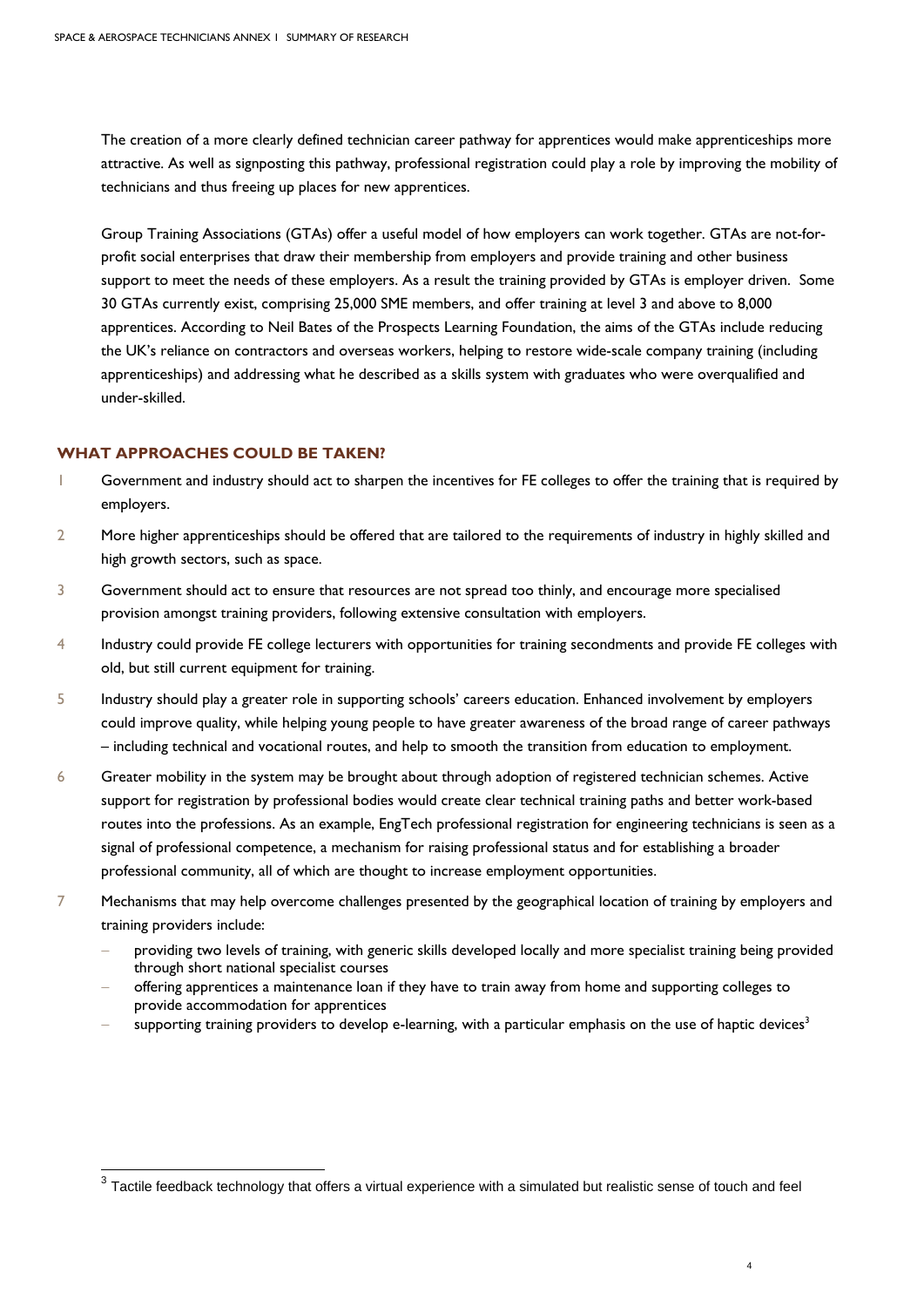## **SUMMARY OF THE RESEARCH**

The research sought to identify for each sector: (i) the number of technicians, the nature of their roles and their principal duties (ii) qualifications that technicians typically possessed (iii) how organisations acquired their technicians (iv) the balance between recruitment and training; and (v) current skills shortages. Technicians were defined as people who occupy technical roles that require level 3 or level 4-5 skills, incorporating both 'craft' or 'skilled trades' and 'associate professional/technical' roles.

Apprenticeships were thought to be increasingly important in providing a continuous stream of skilled labour. They also contributed in succession planning, exposure at an early stage to the specific cultural and practice expectations of the sector, and the building of loyalty to organisations and the sector.

# **TECHNICIANS IN THE UK SPACE SECTOR4**

The sector is defined as all those (public and private) involved in the production of goods and services related to the exploration, understanding and utilisation of space. In 2008-09, turnover of the sector was £7.5 billion, with 25,000 people directly employed by the industry. This figure is small in relation to aerospace but is growing significantly at 8- 10 percent per annum in real terms.

Size, roles and qualifications of technician workforce

- Based on 25 case studies, 95 percent of the total number of technicians employed were engaged in 'upstream' manufacture – a term applied to production of satellites or the components and sub-systems from which satellites are made
- Technicians typically account for 20 percent of the total workforce in upstream organisations
- The majority of the remaining technicians were employed by 'downstream' organisations, who use satellites to provide services such as telecommunications, broadcasting, weather-forecasting and navigational services
- Technician roles in upstream manufacturing include, machinist: mechanical assembly technician, production/manufacturing engineer, electronics assembly and integration (printed circuit board) technician, electronic/component engineer, test technician and test engineer
- A typical qualification for technicians within the sector is a Higher National Certificate (Level 4)

# The current source of technicians in the UK space sector

- Most organisations involved in space manufacturing obtained their technicians through:
	- hiring technicians who already work in the industry
	- recruiting technicians from other industries and training them to work in the very exacting tolerances and stringent quality assurance essential in space manufacturing

#### The future technician workforce

1

- Apprenticeships made a significant contribution (between 15-90 percent) to the technician workforce in five case study upstream organisations. Two more had recently embarked on training apprentices and a further five were planning to commence recruitment
- Numbers of apprentices tended to be low in this sector, reflecting the fact that most space manufacturers were small, but growth within the sector made apprentice training increasingly economically justifiable
- Space manufacturers are making greater use of apprenticeships to address greater difficulty in recruiting experienced space technicians or technicians from other sectors, suitable for upgrade training
- Most apprentices train towards a level 4 qualification in mechanical, electrical and electronic engineering under the Government's Advanced Apprenticeship programme

<sup>&</sup>lt;sup>4</sup> http://www.gatsby.org.uk/~/media/Files/Education/Gatsby%20%20Space%20for%20Technicians.ashx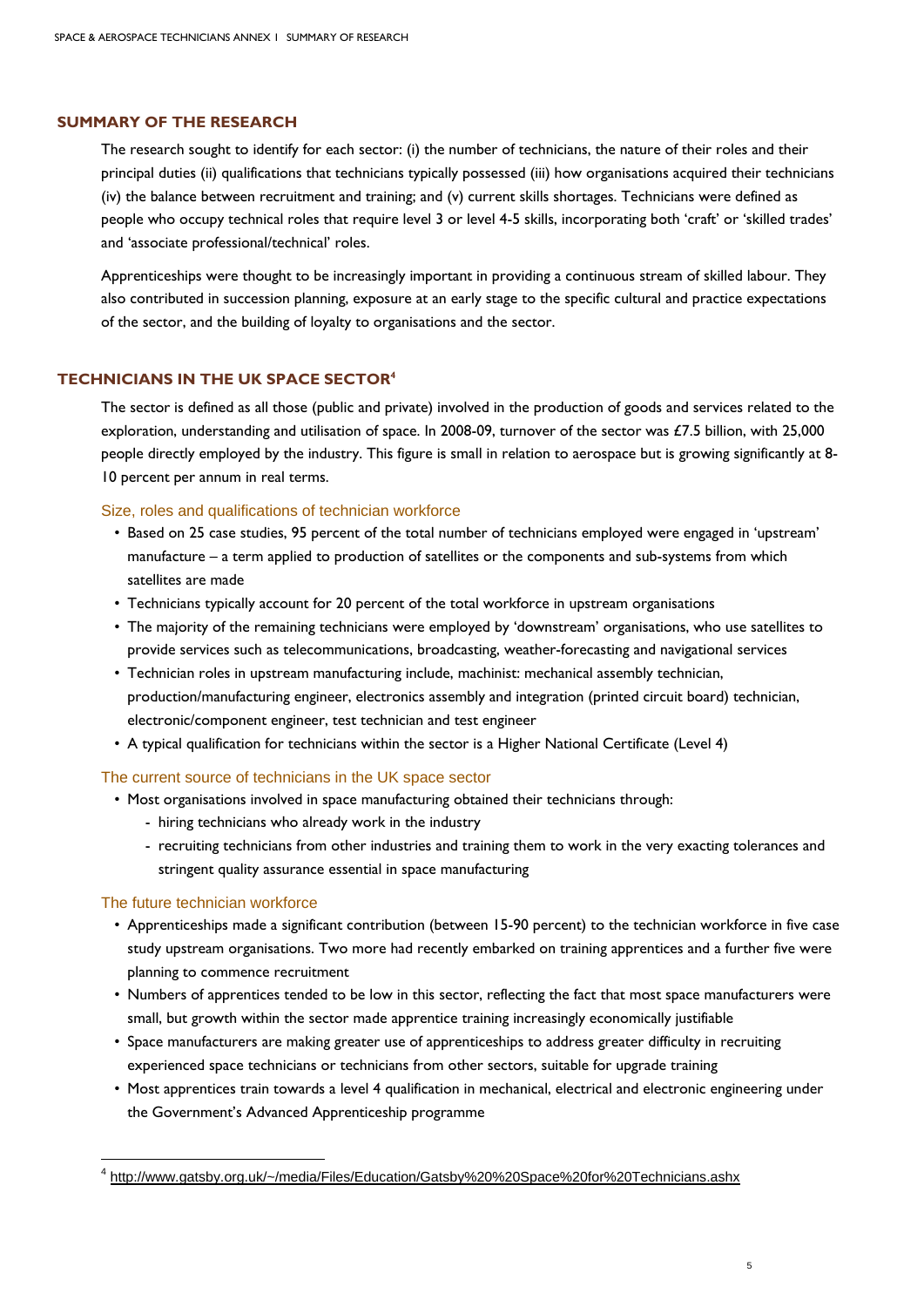# **TECHNICIANS IN THE UK AEROSPACE INDUSTRY5**

With an annual turnover of £24 billion, the UK aerospace industry is the second largest in the world, employing some 96,000 people, including 2,500 apprentices. The industry is made up of (i) companies that design and manufacture civil and military aircraft or aircraft parts; and (ii) those that maintain, repair and overhaul aircraft (known as MROs).

# Size, roles and qualifications of technician workforce

- Technicians typically account for between 45 and 55 percent of the workforce.
- Those with skilled trade roles typically have level 3 qualifications in aerospace or aeronautical engineering, whilst those who occupy associate professional and technical roles most often are qualified at levels 4-5, with HNC, HND or foundation degrees.
- Level 3 roles include machinist, aircraft fitter and unlicensed aircraft mechanic, whereas levels 4-5 incorporate licensed production/manufacturing engineer, draughtsman and junior design engineer
- Licensed status confers at different levels the authority to sign off tasks through issuing certificates of release.

## The current source of technicians in the UK aerospace sector

- Of the 21 case study organisations, some 20 currently trained apprentices.
- Over half of the current technician workforce in six of the seven manufacturers of components, systems and large aircraft structures, was accounted for through apprenticeship training, supplemented by upgrade training of semi-skilled employees.
- Half of MROs estimated that they had been responsible for training between 40-60 percent of the technicians they currently employed, the remaining MROs - comprising most of the smaller firms - tended to recruit technicians 'ready-made' from the external labour market.
- The industry preferred apprentice routes into licensed engineer status, over entry from those taking university foundation degrees, because apprenticeship trained technicians had better practical skills and experience.

#### The future technician workforce

- Aerospace manufacturers were placing greater emphasis on in-house training, with five employers restarting apprenticeships within the past five years. Their rationale was both to address the difficulty in hiring technicians from the external labour market and the implications of an ageing workforce.
- Manufacturers were relying less on graduates and more on Higher Apprenticeships to fill associate professional and technical roles, reflecting both the lack of practical skills amongst graduates and the skills and loyalty of vocationally educated workers.
- There are two distinct categories of apprentices in aerospace manufacturing: (i) craft apprentices aiming to achieve level 3 qualifications and occupying skilled trade roles; and (ii) technical apprentices aiming to occupy associate professional/technical roles and studying for qualifications in engineering at level  $4<sup>6</sup>$  or level  $5<sup>7</sup>$ .
- An apprentice trained by an MRO would typically take a 3-year, level 3 qualification in aerospace engineering and maintenance, becoming an unlicensed aircraft mechanic. A further year of training, success in passing the European Aviation Safety Agency (EASA) examinations, and necessary practical experience enables them to become a category A licensed engineer. A fifth training year, further relevant experience and passing further EASA examinations would lead to the acquisition of a category B license.

1

<sup>&</sup>lt;sup>5</sup>http://www.gatsby.org.uk/~/media/Files/Education/Gatsby%20%20Flying%20High.ashx

 $6$  Such as Higher National Certificate (HNC)

<sup>7</sup> Including Higher National Diploma (HND) and Foundation Degree